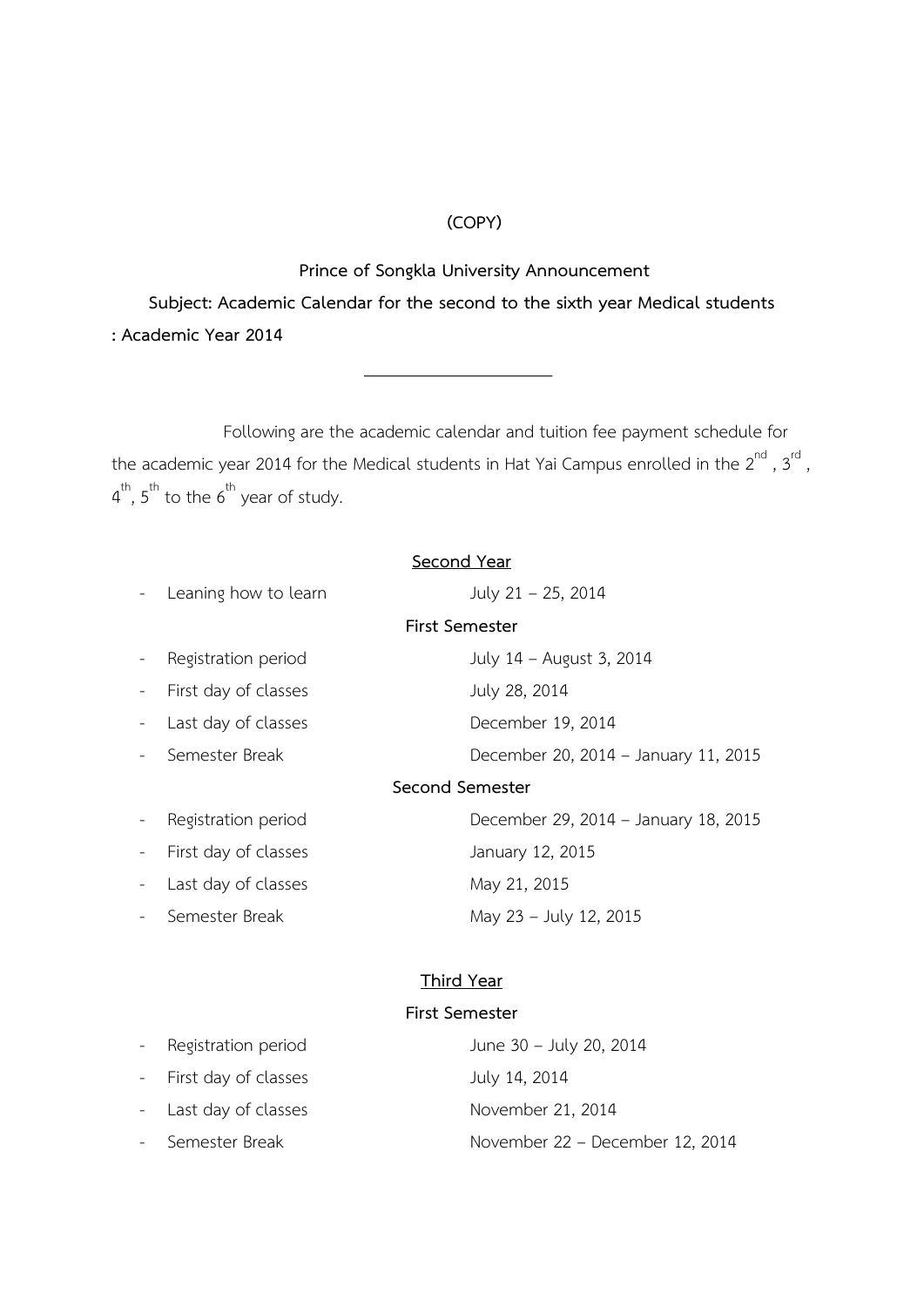#### **Second Semester**

|  | Registration period |  |
|--|---------------------|--|
|--|---------------------|--|

- First day of classes December 15, 2014

- Last day of classes March 27, 2015

December 1 – 21, 2014 - Semester Break March 28 – May 10, 2015

# **Fourth Year**

| - Registration period  | May 12 - June 1, 2014    |
|------------------------|--------------------------|
| - First day of classes | May 26, 2014             |
| - Last day of classes  | March 8, 2015            |
| - Semester Break       | March 9 - April 26, 2015 |

# **Fifth Year**

| - Registration period  | April 7 – 27, 2014      |
|------------------------|-------------------------|
| - First day of classes | April 21, 2014          |
| - Last day of classes  | March 29, 2015          |
| - Semester Break       | March 30 - May 17, 2015 |

# **Sixth Year**

| - Registration period              | May 5 - 25, 2014 |
|------------------------------------|------------------|
| $-1$ <sup>st</sup> Semester begins | May 19, 2014     |
| - 2 <sup>nd</sup> Semester begins  | November 3, 2014 |
| - Semester Break                   | April 17, 2015   |

1. The tuition fee payment for the medical students enrolled in the second to the sixth year of study is as follows:

| Year of         | Tuition fee payment (annual registration/semester registration) |                       |                   |
|-----------------|-----------------------------------------------------------------|-----------------------|-------------------|
| study           | Pay full amount                                                 | Two payments          |                   |
|                 | (46,000 Baht)                                                   | (23,000 Baht/payment) |                   |
| $2^{nd}$        |                                                                 | June 30, 2014         | December 15, 2014 |
| $3^{\text{rd}}$ |                                                                 | June 16, 2014         | November 17, 2014 |